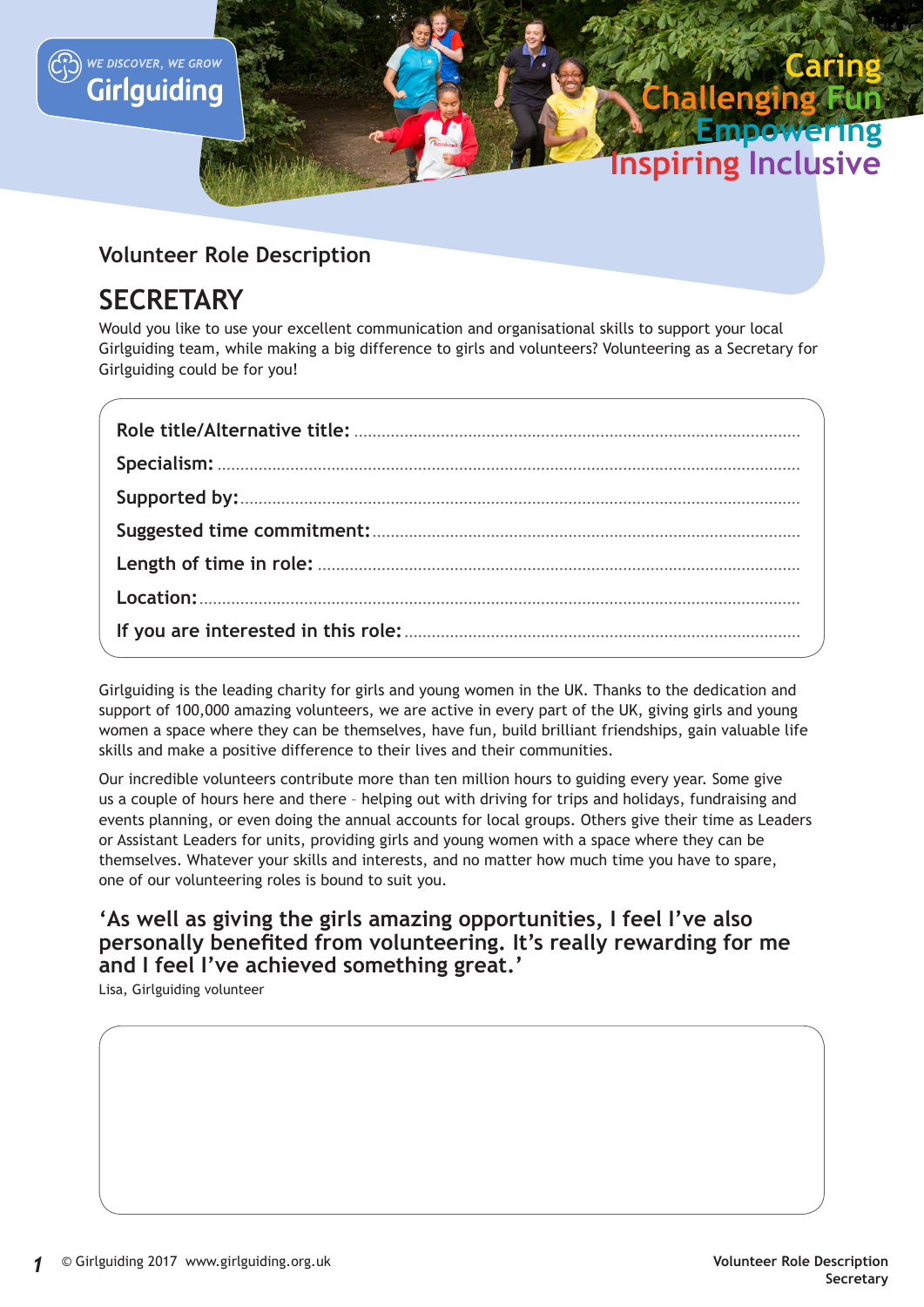# **SECRETARY**

### **Level: Unit/District/Division/County**

This role description covers all Secretary specialisms including Badge Secretary.

#### **Who can do this role?**

Secretaries can be any adult over 18 years old. They should already be, or be willing to become, a member of Girlguiding.

#### **Do I need a qualification?**

You don't need a specific qualification to undertake this role.

#### **What is the purpose of this role?**

To act as a point of contact for the District, Division, County or Country/Region team, often for a particular area, such as badges or training.

## **What will I do in the role?**

While the list below outlines the responsibilities of a Secretary, you will be working within a wider team at the same level and responsibilities may vary. Secretaries with a particular specialism will have additional duties.

#### **General**

- $\bullet$  Act as point of contact for members in a specific area, being responsible for ensuring their area is organised and managed efficiently.
- $\bullet$  Order all relevant equipment for the specialism, manage stock and record inventories.
- Keep accurate financial records and submit expenses to the designated person.
- $\bullet$  Maintain communication with volunteers in the local area, chasing outstanding bookings or payments if required.
- $\bullet$  Undertake all relevant training for the role.
- Set annual budget based on planned activities and events.

#### **Being part of your local guiding area**

- $\bullet$  Be part of a local Girlguiding community, by attending local meetings and maintaining a good relationship with other volunteers.
- Develop and maintain clear communications with the local Commissioner, if required.
- Promote local, national and international opportunities available within guiding as well as externally, and encourage young members to take part.
- Keep up to date with new resources and programme initiatives, and use them as appropriate.

## **Being part of Girlguiding**

- $\bullet$  Be committed to undertaking relevant training.
- Learn about the structure of Girlguiding and how your responsibilities and position fit within it.